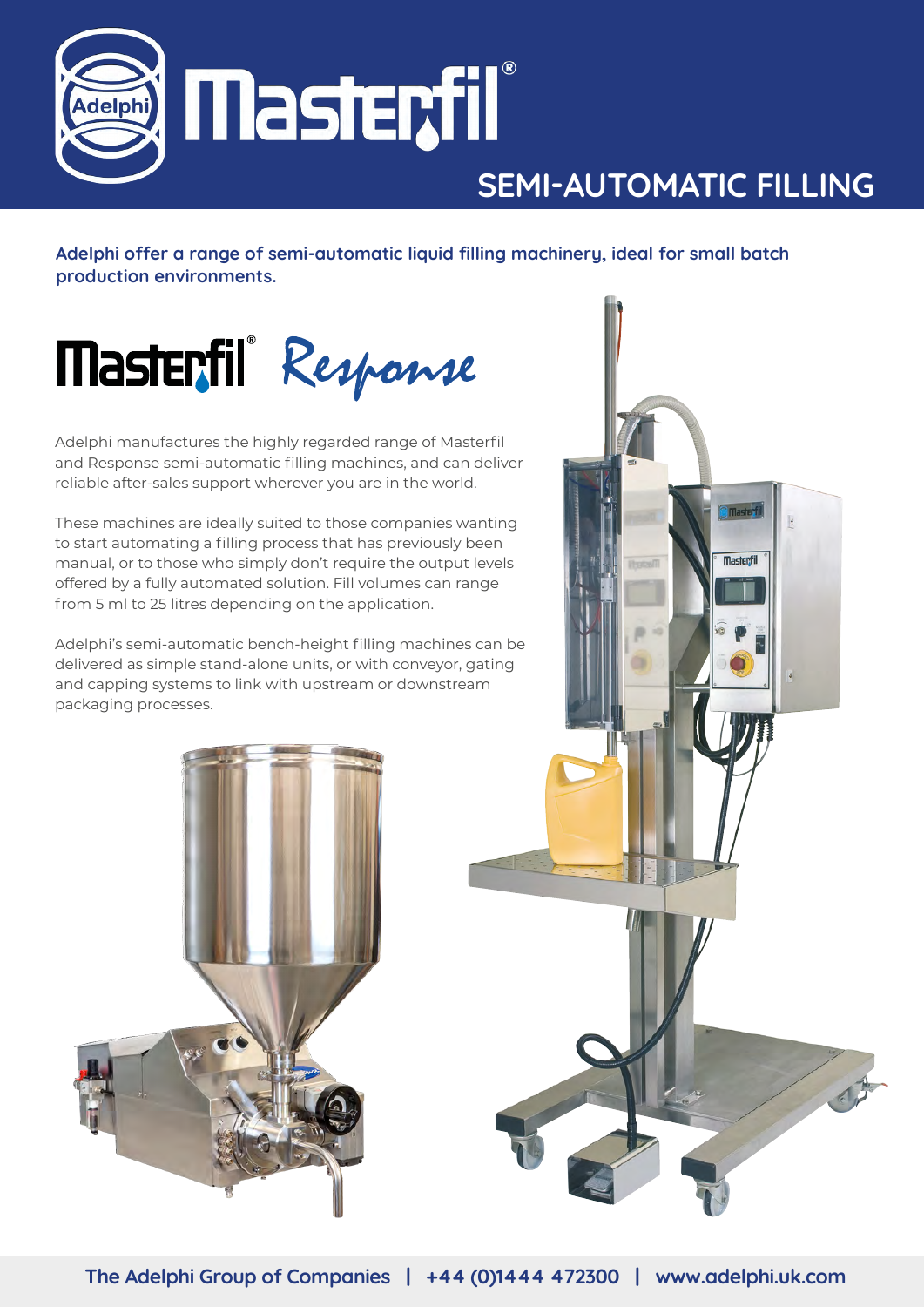



## **Masterfil Volumetric Filler**

#### **Key Features:**

- Able to fill a wide range of container sizes
- Accurate to ±0.2%
- Quick and easy to clean
- 316L stainless steel / PTFE / Viton contact parts
- Variable fill speeds can be used during the filling cycle
- Nozzles can be static, or set to dive and rise whilst filling or fill into neck, depending on product type
- Single or double action product cylinder
- Flushing circuit for in-place cleaning (optional)
- 1 or 2 filling heads
- Non-drip cut-off nozzle

# **Weigh Scale Filler**

#### **Key Features:**

- 316L stainless steel / PTFE / Viton contact parts
- Suitable for washdown, hazardous or other hostile environments
- Quick and easy to clean.
- 'No container, no fill'
- Bulk and trickle fill speeds
- Non-drip cut-off nozzle
- Quick changeover
- Automatic tare check to verify correct container size
- Flushing circuit for in-place cleaning (optional)
- Nozzles can be static, or set to dive and rise whilst filling or fill into neck, depending on product type
- Available in 'bench-height' and 'floor-mounted' configurations

|                         | Specification         |
|-------------------------|-----------------------|
|                         | <b>5 LITRE FILLER</b> |
| Accuracy                | $+0.2%$               |
| Output (per minute)     | 6 per min.            |
| Height (approx)         | 1.8 <sub>m</sub>      |
| Depth (approx)          | 1.8 <sub>m</sub>      |
| Width (approx)          | 0.7 <sub>m</sub>      |
| Weight (approx)         | 179 kg                |
| <b>Working Pressure</b> | 6 Bar (0.6 Mpa)       |
| Air Consumption         | 55 litres per cycle   |
| Volume Range            | $250ml - 5$ litre     |



|                           | Specification                            |
|---------------------------|------------------------------------------|
|                           | <b>WEIGH SCALE FILLER - BENCH-HEIGHT</b> |
| Accuracy                  | $+0.2%$                                  |
| Output (per minute)       | 6 per min.                               |
| Height (approx)           | 2.2 <sub>m</sub>                         |
| Depth (approx)            | 1.8 <sub>m</sub>                         |
| Width (approx)            | 1.2 <sub>m</sub>                         |
| Weight (approx)           | 181 kg                                   |
| <b>Working Pressure</b>   | 6 Bar (0.6 Mpa)                          |
| Air Consumption           | 5 litres per cycle                       |
| Volume Range              | 1-25 litres                              |
| <b>Electricity Supply</b> | 240V                                     |

| Specification                             |
|-------------------------------------------|
| <b>WEIGH SCALE FILLER - FLOOR-MOUNTED</b> |
| $+0.2%$                                   |
| Dependent on application                  |
| 2.4 <sub>m</sub>                          |
| 1.4 <sub>m</sub>                          |
| 0.6 <sub>m</sub>                          |
| Dependent on application                  |
| 6 Bar (0.6 Mpa)                           |
| 10 litres per cycle                       |
| 10 - 1000 litres                          |
| 240V                                      |
|                                           |

### **SEMI-AUTOMATIC FILLING SEMI-AUTOMATIC FILLING**